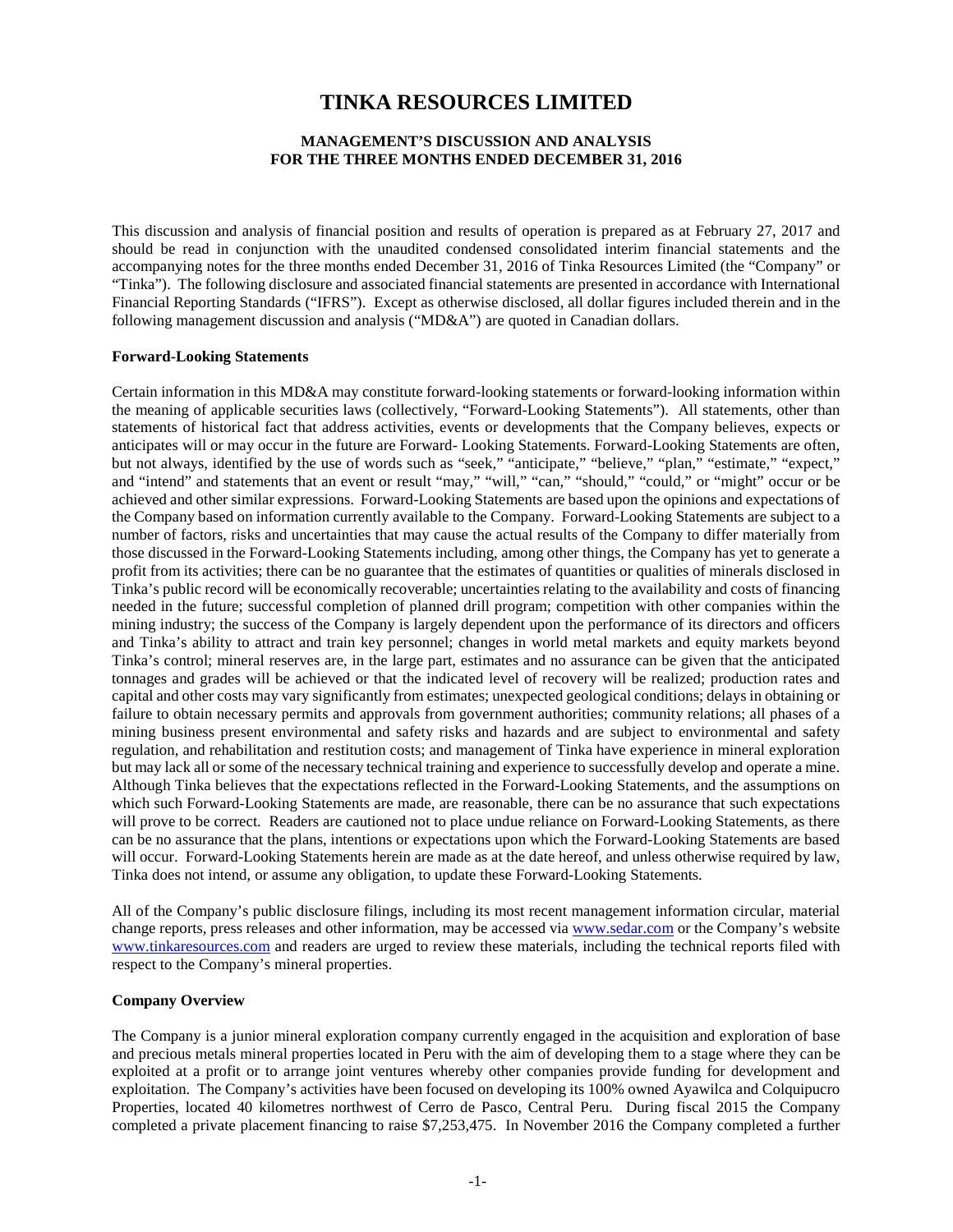private placement financing of \$11,000,000. These funds have been allocated towards the exploration of the Colquipucro and Ayawilca projects and for general working capital purposes. As of the date of this MD&A, the Company has not earned any production revenue, nor found any proven reserves on any of its properties. The Company is a reporting issuer in British Columbia and Alberta and trades on the TSX Venture Exchange ("TSXV") as a Tier 1 issuer, under the symbol "TK", on the Frankfurt Exchange under the symbol "TLD", and on the OTC Pink under the symbol "TKRFF".

# **Exploration Projects, Peru**

# *Introduction*

As of the date of this MD&A, Tinka owns 54 granted mining concessions covering 14,340 hectares at the Company's flagship Ayawilca Property in the Pasco - Huanuco regions of Peru, held by its 100% owned subsidiary, Tinka Peru SAC. The Company also holds five applications covering 3,000 hectares at Ayawilca. In addition, Darwin Peru SAC (Tinka 100%) holds two granted mining concessions covering 2,000 hectares at the Rurimarac gold property located in the Ancash region of Peru.

The Ayawilca Property is the Company's flagship project, located 200 kilometres northeast of Lima and 40 kilometres northwest of the Cerro de Pasco zinc-lead-silver mine. Ayawilca is located in the Andean mountain range at elevations of between 3,800 and 4,400 metres. The Zinc Zone resource at Ayawilca is a carbonate replacement style deposit hosted by Pucará limestone, typically at depths of between 150 - 200 metres from surface or deeper. Zinc occurs in carbonate rocks as sphalerite, in the form of either flat-lying sulphide 'mantos' ranging from 10 to 30 metres thick, or as vertical 'chimneys' spanning the thickness of the Pucará limestone (up to 200 metres thick). The zinc mantos are tens to hundreds of metres across. The zinc mineralization occurs together with indium ("In") with lesser silver ("Ag"), and lead ("Pb") in the form of galena.

Tin ("Sn") mineralization occurs within a separate resource, immediately underneath the Zinc Zone mantos at Central Ayawilca. Tin is hosted as cassiterite (tin oxide) within massive pyrrhotite (iron sulphide) mantos lying at the base of the Pucará limestone. The Tin Zone manto has a thickness of 10 - 15 metres and is up to 300 metres across. Cassiterite is accompanied by minor chalcopyrite (copper sulphide) and stannite (tin copper sulphide).

The Colquipucro Silver resource on the Ayawilca Property lies two kilometres north of the Zinc Zone. Colquipucro is hosted by Goyllar Group quartz sandstone. Silver at Colquipucro occurs from surface to a depth of approximately 80 metres, within a number of fracture zones and disseminated within the weathered quartz sandstones.

# *Mineral Resources*

In May 2016, Tinka announced a resource update for its 100%-owned Ayawilca Zinc Zone sulphide deposit, which now consists of 18.8 million tonnes grading 8.2% zinc equivalent (ZnEq) at a cut-off grade of 5% ZnEq using a zinc price of US \$1.0/lb, as referred to in Table 1. The Company announced its first Tin Zone resource consisting of 5.4 million tonnes grading 0.89% tin equivalent (SnEq) at a cut-off grade of 0.45% SnEq, as referred to in Table 2. Both of the Mineral Resources are in accordance with the NI 43-101 Inferred Mineral Resource category at a cut-off grade equivalent to approximately US \$60/t, as estimated by Roscoe Postle Associates Inc. (RPA) of Toronto, Canada (see [News Release dated May 25, 2016\)](https://www.tinkaresources.com/news/tinka-increases-inferred-mineral-resources-at-ayawilca-zinc-resource-now-18-8-million-tonnes-at-8-2-zinc-eq-initial-tin-resource-5-4-million-tonnes-at-0-89-tin-eq).

| ZnEq<br>% Cut-off       | <b>Tonnage</b><br>(Mt) | ZnEq<br>% Grade | Zinc<br>$\frac{0}{0}$ | Lead<br>$\frac{0}{0}$ | Indium<br>g/t | <b>Silver</b><br>g/t |
|-------------------------|------------------------|-----------------|-----------------------|-----------------------|---------------|----------------------|
| 3                       | 22.3                   | 7.5             | 5.5                   | 0.2                   | 67            | 13                   |
| $\overline{\mathbf{4}}$ | 20.9                   | 7.8             | 5.6                   | 0.2                   | 70            | 14                   |
| 5                       | 18.8                   | 8.2             | 5.9                   | 0.2                   | 74            | 15                   |
| 6                       | 13.1                   | 9.4             | 6.6                   | 0.2                   | 93            | 16                   |
| 7                       | 9.5                    | 10.4            | 7.2                   | 0.2                   | 110           | 17                   |

**Table 1 - Ayawilca Deposit Inferred Mineral Resources - Zinc Zone**

**Notes:**

1. Mineral Resources are reported above a cut-off grade of 5% ZnEq or approximately US \$60 per tonne NSR value.

2. The ZnEq grade was based on estimated metallurgical recoveries, assumed metal prices and smelter terms, which include payable factors, treatment charges, penalties, and refining charges. Metal price assumptions were: US \$1.00/lb Zn, US \$500/kg In,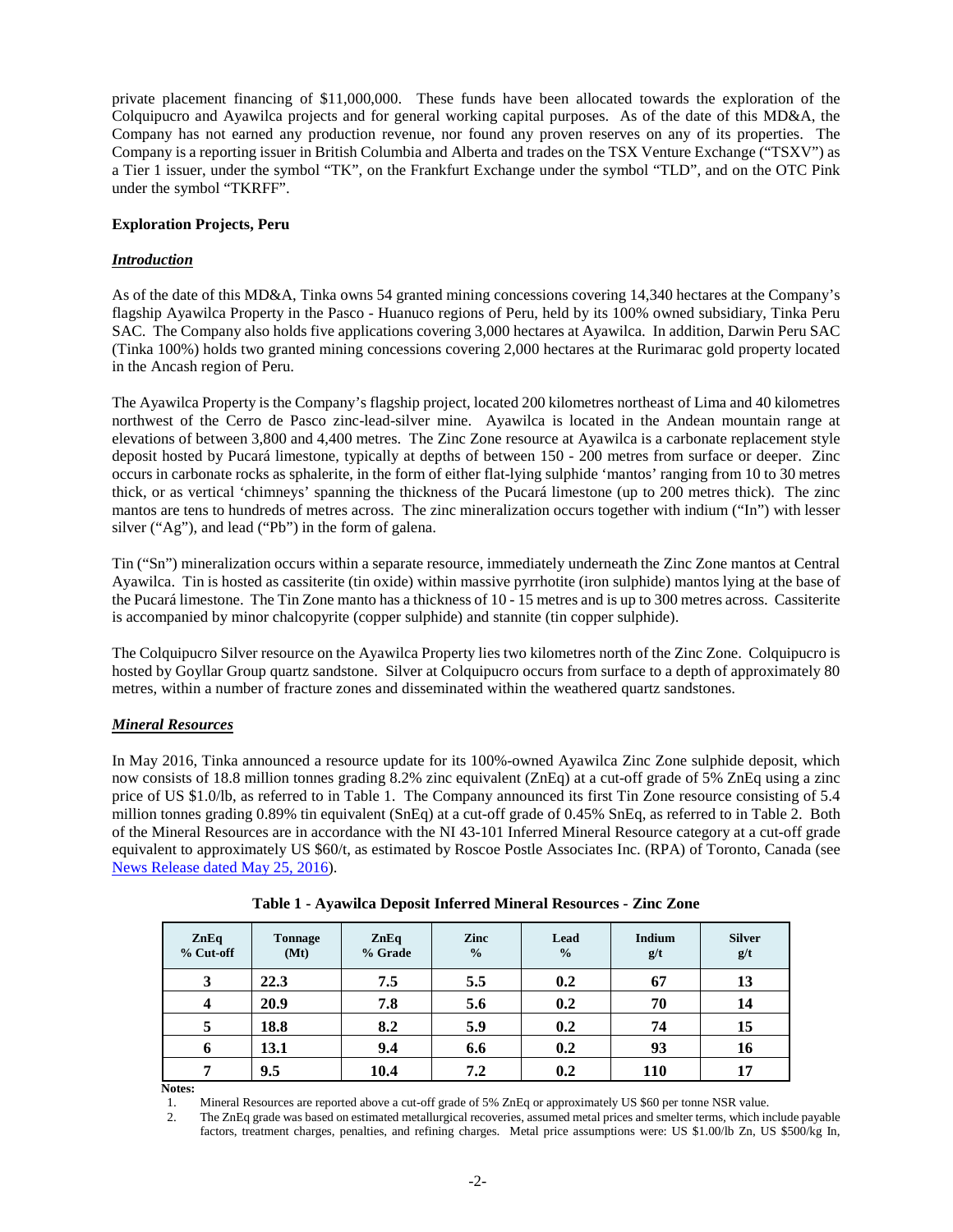US \$20/oz Ag, and US \$1.00/lb Pb. Metal recovery assumptions were: 90% Zn, 75% In, 50% Ag, and 75% Pb. The NSR value for each block was calculated using the following NSR factors: US \$11.88 per % Zn, US\$ 4.16 per % Pb, US \$0.30 per gram In, and US \$0.28 per gram Ag.

3. The zinc equivalent (ZnEq.%) value was calculated using the following formula:

ZnEq.(%) = [Zn(%)\*US \$11.88+Pb(%)\*US \$4.16+In(g/t)\*US \$0.30+Ag(g/t)\*US \$0.28]/ US \$11.88

| <b>SnEq</b><br>$%$ Cut-off | <b>Tonnage</b><br>(Mt) | SnEq<br>% Grade | <b>Tin</b><br>$\frac{0}{0}$ | Copper<br>$\frac{0}{0}$ | <b>Silver</b><br>g/t |
|----------------------------|------------------------|-----------------|-----------------------------|-------------------------|----------------------|
| 0.25                       | 5.7                    | 0.87            | 0.73                        | 0.30                    | 18                   |
| 0.35                       | 5.6                    | 0.87            | 0.74                        | 0.31                    | 18                   |
| 0.45                       | 5.4                    | 0.89            | 0.76                        | 0.31                    | 18                   |
| 0.55                       | 3.8                    | 1.06            | 0.91                        | 0.36                    | 18                   |
| 0.65                       | 3.2                    | 1.15            | 1.00                        | 0.36                    | 18                   |

|  | Table 2 - Ayawilca Deposit Inferred Mineral Resources - Tin Zone |  |
|--|------------------------------------------------------------------|--|
|--|------------------------------------------------------------------|--|

**Notes:**

1. Mineral Resources are reported above a cut-off grade of 0.45% SnEq or approximately US \$60 per tonne NSR value.

2. The SnEq grade was based on estimated metallurgical recoveries, assumed metal prices and smelter terms, which include payable factors, treatment charges, penalties, and refining charges. Metal price assumptions were: US \$9/lb Sn, US \$3/lb Cu, and US \$20/oz Ag. Metal recovery assumptions were: 85% Sn, 75% Cu, and 50% Ag. The NSR value for each block was calculated using the following NSR factors: US \$130.36 per % Sn, US \$41.26 per % Cu, and US \$0.28 per gram Ag.

3. The tin equivalent (Sn Eq.%) value was calculated using the following formula:

Sn Eq.(%) =  $[Sn(\%)*US $130.36+Cu(\%)*US $41.26+Ag(g/t)*US $0.28]/US $130.36$ 

The Ayawilca drill database includes 27,248 metres in 74 diamond drill holes. Readers are encouraged to read the technical report entitled "Technical Report on the Mineral Resource Estimate for the Ayawilca Property Department of Pasco, Peru", dated June 29, 2016 which can be found under the Company's profile on SEDAR at [http://www.sedar.com](http://www.sedar.com/) or on the Company's website at [NI 43-101 Technical Report Tinka Resources Ltd.](https://www.tinkaresources.com/projects/technical-reports)

The Mineral Resource estimate for the Colquipucro silver zone are described in the 2016 NI 43-101 report (NI 43-101 [Technical Report\)](https://www.tinkaresources.com/projects/technical-reports) but remain unchanged from the 2015 resource estimate. Indicated Mineral Resources at Colquipucro are estimated to be 7.4 million tonnes at an average grade of 60  $g/t$  Ag containing 14.3 million ounces of Ag, as referred to in Table 3. Inferred Mineral Resources are estimated to total 8.5 million tonnes at an average grade of 48 g/t Ag containing 13.2 million ounces of Ag. Mineral Resources are reported within a preliminary pit shell generated in Whittle software at a cut-off of 15 g/t Ag. The "High grade lenses" have a cut-off grade of 60 g/t Ag. The drill database for Colquipucro includes 8,003 m in 45 drill holes.

| <b>Classification/Zone</b> | <b>Tonnage</b><br>(Mt) | AΩ<br>(g/t | Ag<br>(Moz) |
|----------------------------|------------------------|------------|-------------|
| <b>Indicated</b>           |                        |            |             |
| High grade lenses          | 2 Q                    | 112        | 104         |
| Low grade halo             | 45                     |            | 39          |
| <b>Total Indicated</b>     | 7.4                    |            | 14.3        |
| <b>Inferred</b>            |                        |            |             |
| High grade lenses          | フ フ                    | 105        | 75          |
| Low grade halo             | 62                     | 28         | 57          |
| <b>Total inferred</b>      |                        |            | 13.2        |

**Table 3 - Colquipucro Silver Mineral Resources as of May 25, 2016**

**Notes:**

1. Mineral Resources are reported within a preliminary pit shell and above a cut-off grade of

15 g/t Ag for the Low Grade Halo and 60 g/t Ag for the High Grade Lenses.

2. The cut-off grade is based on a price of US \$24/oz Ag.

**Qualified Person - Mineral Resources:** The Mineral Resources have been estimated by Mr. David Ross, P.Geo., an employee of RPA and independent of Tinka. By virtue of his education and relevant experience, Mr. Ross is a "Qualified Person" for the purpose of National Instrument 43-101. The Mineral Resources have been classified in accordance with CIM Definition Standards for Mineral Resources and Mineral Reserves (May, 2014).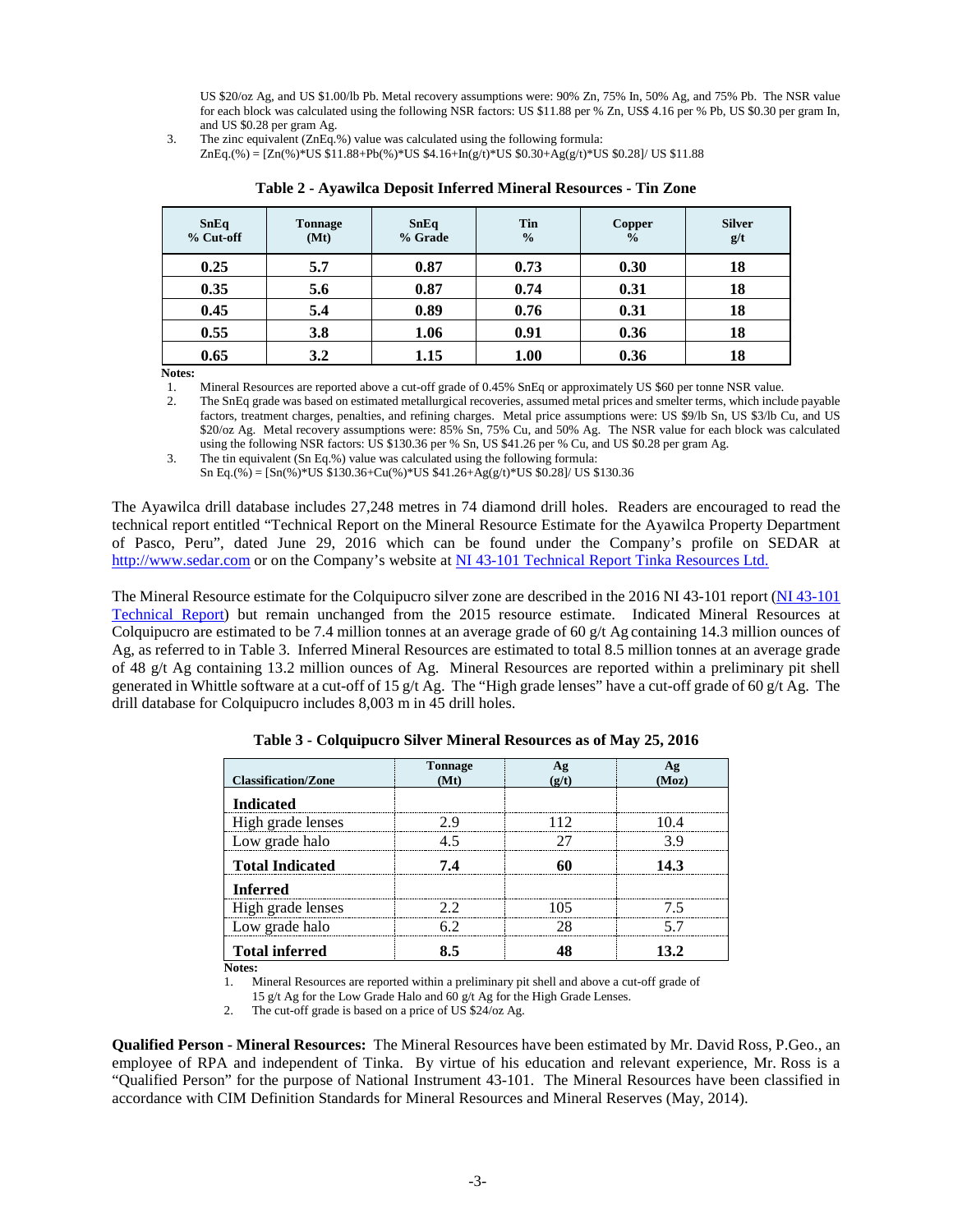# *Metallurgical Test Work*

In October 2016, Tinka completed initial metallurgical flotation tests of zinc sulphide samples from West Ayawilca. The test work showed that the zinc sulphide mineralization is amenable to industry standard flotation processing. Zinc recoveries of 98% were produced in first pass (rougher) flotation tests from two typical grade composites. A zinc concentrate grade of 52% Zn was achieved in second pass (cleaner) flotation. Indium recoveries were similar to the zinc. The tests were carried out by SGS Peru under the supervision of Transmin Consultants of Lima, Peru.

Two composite samples (7.1% and 10.0% Zn, respectively) were prepared from quarter-core samples of typical zinc mineralization from West Ayawilca. Industry standard flotation techniques using accepted reagents and three stages of open-cycle cleaner flotation tests produced saleable zinc concentrate grades, with attractive indium credits. Summary of the composites, rougher concentrate recoveries and cleaner concentrate recoveries are shown in Tables 4 and 5. Cleaner tests were conducted by 'open cycle', meaning recoveries were lower than would be achieved under 'closed cycle' tests. These metallurgical results are considered positive initial test results.

|                        | $\sim$ | ш |               |
|------------------------|--------|---|---------------|
| <b>Composite Grade</b> |        |   | $\frac{1}{2}$ |
|                        |        |   | 'уC           |
|                        |        |   |               |

|  | Table 4. Summary of composite samples grades from West Ayawilca |  |
|--|-----------------------------------------------------------------|--|
|  |                                                                 |  |

|                        |                   | <b>Rougher Concentrate Grade</b> |            | <b>Rougher Recovery</b> |        |                               |
|------------------------|-------------------|----------------------------------|------------|-------------------------|--------|-------------------------------|
| <b>Composite Grade</b> | $\mathbf{Zn}$ (%) | Ag(g/t)                          | In $(g/t)$ | $\mathbf{Zn}$ (%)       | Ag (%) | In $\left(\frac{9}{6}\right)$ |
| AAFC-01                | 32.9              | 40.9                             | 95.2       | 98.7                    | 78.5   | 94.6                          |
| $AAFC-02$              | 40.3              | 33.2                             | 471        | 98.5                    | 73.2   | 97.4                          |
|                        |                   |                                  |            | 3rd Cleaner Recovery    |        |                               |
|                        |                   | 3rd Cleaner Concentrate Grade    |            |                         |        |                               |
| <b>Composite Grade</b> | $\text{Zn}$ (%)   | Ag(g/t)                          | In $(g/t)$ | $\mathbf{Zn}$ (%)       | Ag(%)  | In $\left(\frac{9}{6}\right)$ |
| AAFC-01                | 50.8              | 55.4                             | 152        | 64.5                    | 45.1   | 63.9                          |

## **Table 5. Recoveries of zinc concentrates for West Ayawilca composites**

# *Discovery of High-Grade Zinc at Pucarumi*

In December 2016, Tinka announced the discovery of a new zinc prospect at "Pucarumi", 7 kilometres northwest of the Ayawilca inferred zinc resource and within the existing mining claims. High-grade mineralization grading up to 19% zinc and 8% lead occurs at Pucarumi in two subparallel surface horizons in Cretaceous limestones, over a strike length of 1.5 kilometres. Channel sampling returned grades ranging from 0.2% Zn to 19.0% Zn from 61 samples over an average width of 1.5 to 2.0 metres in mineralized Chulec Formation limestone. Field work at the area is continuing.

Prospecting for other new areas of zinc mineralization within the Company's 150 km<sup>2</sup> mining claim package at Ayawilca is being carried out currently. This work includes the field checking of magnetic anomalies identified by the recent airborne magnetic survey completed in July 2016.

# *Permitting & Upcoming Drill Program*

In September 2016, the Company signed up to four year access agreements with three local communities covering surface rights over extensions of the zinc resource. The modified Environmental Impact Assessment ("EIA") was approved during November 2016, with the second EIA approved during December 2016. The two modified EIAs allow the Company to drill from up to 79 drill platforms in land owned by the communities of San Juan de Yanacocha and Huarautambo, as well as 85 drill platforms on land owned by the community of San Pedro de Pillao. The new permits will cover an area approximately three times the size of previous drill permitted area (pre December 2015).

On February 10, 2017, Tinka announced that the Ministry of Energy and Mines in Peru had granted to the Company the permit to initiate drilling activities at Ayawilca. A drill was mobilized from Lima to site, with diamond drilling expected to commence at West Ayawilca in mid to late February 2017. The drill program will initially utilize one rig, with a second rig expected to mobilize in April 2017. The focus of the drill program will be to expand the existing Zinc Zone mineralization within newly permitted areas along strike of existing mineral resources, as well as testing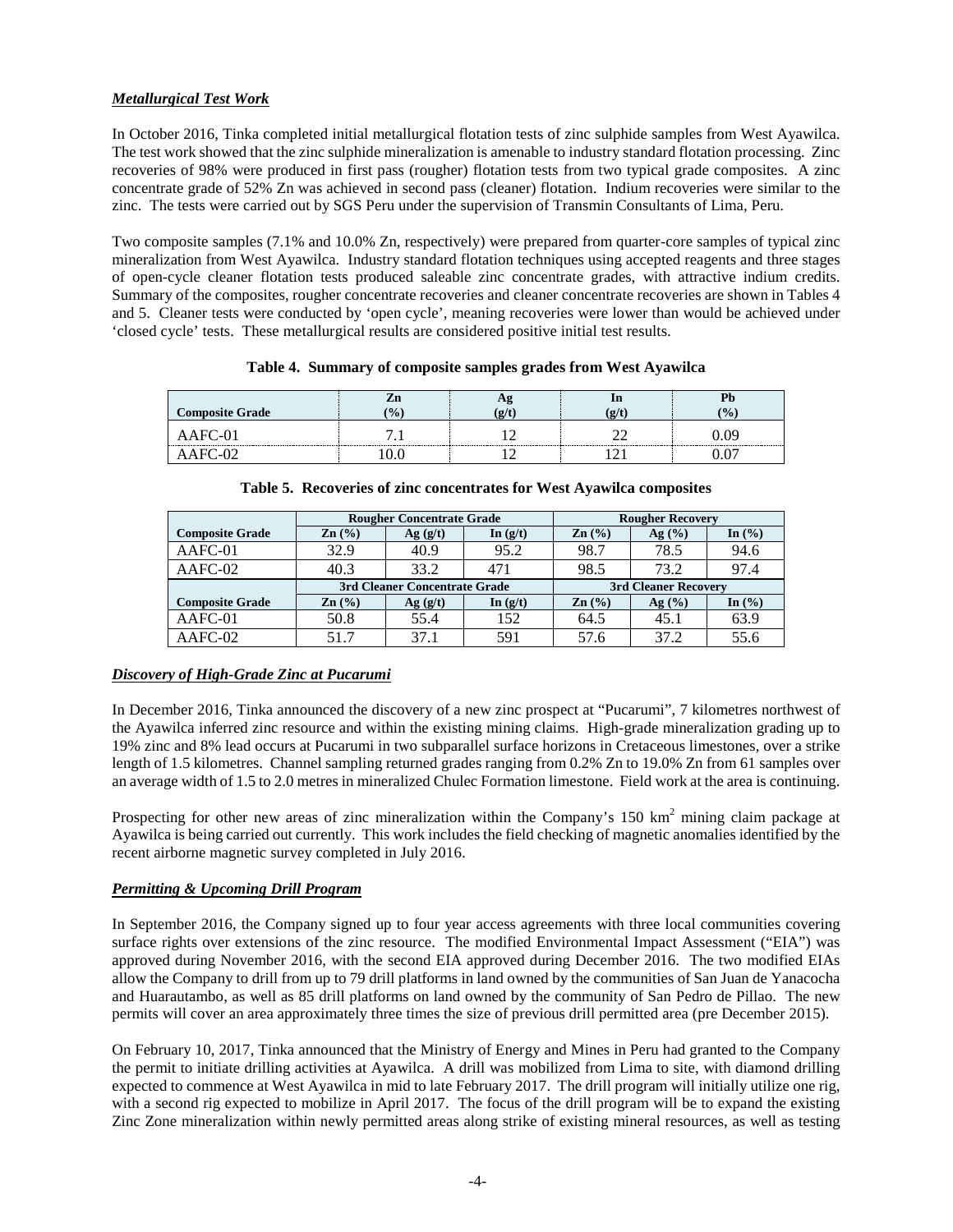new zinc targets outlined by recent geophysical and geochemical programs. The Company is planning a 10,000 metre drill program, which will continue until at least July 2017.

## *Rurimarac Gold Property*

The Rurimarac gold property (including Tinka Nueve) is located in the Department of Ancash in central Peru. The property consists of two, 100% owned, mining concessions covering 2,000 hectares (Tinka Nueve and Rurimarac 1).

The principal target at Rurimarac lies beneath an outcropping zone of oxide gold mineralization. Previous sampling in 65 pit and trench samples up to 1 metre deep ranged in grade from 0.1 g/t to 39 g/t gold, with an average grade of 5.1 g/t gold. A single drill hole by Tinka intersected 6 metres grading 3.3 g/t gold from 60 metres depth in a fault zone in 2009.

Tinka is continuing to review options to move this project forward, with farm-out options being considered.

## **Qualified Person**

The qualified person for the Company's projects, Dr. Graham Carman (FAUSIMM), President and CEO of the Company, has reviewed and approved the technical information in this MD&A.

#### **Selected Financial Data**

The following selected financial information is derived from the unaudited condensed consolidated interim financial statements of the Company.

|                                      | <b>Fiscal 2016</b>    |                              |                             |                              | Fiscal 2015           |                               |                        |                             |
|--------------------------------------|-----------------------|------------------------------|-----------------------------|------------------------------|-----------------------|-------------------------------|------------------------|-----------------------------|
|                                      | Dec. 31<br>2016<br>\$ | <b>Sept. 30</b><br>2016<br>ж | <b>Jun. 30</b><br>2016<br>S | <b>Mar. 31</b><br>2016<br>\$ | Dec. 31<br>2015<br>\$ | <b>Sept. 30</b><br>2015<br>\$ | <b>Jun. 30</b><br>2015 | <b>Mar. 31</b><br>2015<br>ъ |
| <b>Operations:</b>                   |                       |                              |                             |                              |                       |                               |                        |                             |
| Revenues                             | Nil                   | Nil                          | Nil                         | Nil                          | Nil                   | Nil                           | Nil                    | Nil                         |
| <b>Expenses</b>                      | (472, 787)            | (283, 858)                   | (445, 266)                  | (310, 627)                   | (440, 784)            | (363,747)                     | (821, 367)             | (365,039)                   |
| Other items                          | 58,920                | (176, 247)                   | 9,310                       | (50, 377)                    | (13,020)              | 134,370                       | (5,172)                | 99,574                      |
| Net loss and<br>comprehensive loss   | (413, 867)            | (460, 105)                   | (435, 956)                  | (361,004)                    | (453, 804)            | (229, 377)                    | (826, 539)             | (265, 465)                  |
| Loss per share<br>-basic and diluted | (0.00)                | (0.01)                       | (0.00)                      | (0.00)                       | (0.00)                | (0.00)                        | (0.01)                 | (0.00)                      |
| Dividends per share                  | Nil                   | Nil                          | Nil                         | Nil                          | Nil                   | Nil                           | Nil                    | Nil                         |
| <b>Balance Sheet:</b>                |                       |                              |                             |                              |                       |                               |                        |                             |
| Working capital                      | 11,580,424            | 1,691,780                    | 2,692,830                   | 3,661,246                    | 4,520,484             | 6,419,711                     | 8,807,814              | 2,500,327                   |
| Total assets                         | 33,871,065            | 23,782,063                   | 24, 193, 242                | 24,614,226 25,167,499        |                       | 25,808,464                    | 25,737,199             | 19,010,500                  |
| Total long-term liabilities          | Nil                   | Nil                          | Nil                         | Nil                          | Nil                   | Nil                           | Nil                    | Nil                         |

## **Results of Operations**

*Three Months Ended December 31, 2016 Compared to Three Months Ended September 30, 2016*

During the three months ended December 31, 2016 (the "Q1/2017") the Company reported a net loss of \$413,867, compared to a net loss of \$460,105 for the three months ended September 30, 2016 (the "Q4/2016"), a decrease in loss of \$46,238. The decrease in loss was mainly attributed to the Company recognizing an impairment expense of \$208,908 to exploration and evaluation assets during O4/2016. No impairment expense was considered necessary during Q1/2017. Other changes in expenses are as follows:

- (i) during Q1/2017 the Company was billed \$36,720 for the audit of the Company's fiscal 2016 financial statements. No audit activities were conducted during Q4/2016;
- (ii) during Q1/2017 the Company incurred \$21,432 for investment conference expenses. During Q4/2016 the Company did not participate in any investment conferences;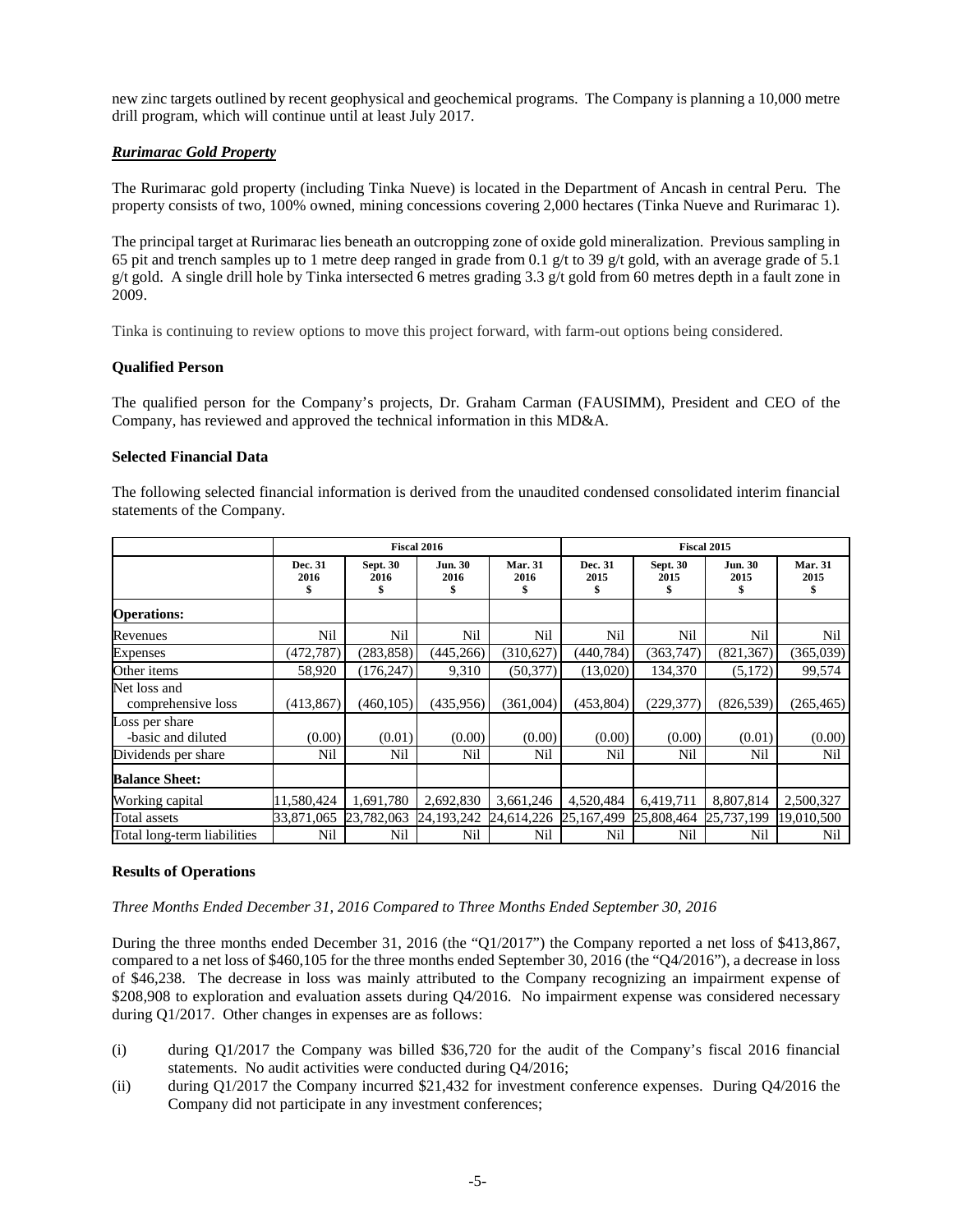- (iii) an increase of \$17,136 in general exploration expense from \$8,247 during Q4/2016 to \$25,383 during Q1/2017; and
- (iv) during Q1/2017 the Company expenses \$85,412 (Q4/2016 \$58,307) for professional fees of which:
	- \$43,478 (Q4/2016 \$43,069) was attributed to directors and officers of the Company;
	- \$6,374 (Q4/2016 \$1,783) was reimbursed to a public company with certain common directors for shared personnel, office and other costs; and
	- \$35,560 (Q4/2016 \$13,455) was billed by various parties for financial advisory services.

*Three Months Ended December 31, 2016 Compared to three months Ended December 31, 2015*

During the three months ended December 31, 2016 (the "2016 period"), the Company reported a net loss of \$413,867 (\$0.00 per share), compared to a net loss of \$453,804 (\$0.00 per share) for the three months ended December 31, 2015 (the "2015 period"), a decrease in loss of \$39,937.

Expenses increased by \$32,003, from \$440,784 during the 2015 period to \$472,787 during the 2016 period. Specific expenses of note are as follows:

- (i) during the 2016 period the Company was billed \$9,450 (2015 \$9,000) for accounting and administration services provided by Chase Management Ltd. ("Chase") a private company owned by Mr. Nick DeMare, the Chief Financial Officer ("CFO") and a director of the Company. In addition, the Company was billed \$1,005 (2015 - \$1,005) by Chase for office space provided;
- (ii) during the 2016 period the Company expensed \$85,412 (2015 \$59,198) for professional fees, of which:
	- \$43,478 (2015 \$41,498) was attributed to directors and officers of the Company;
	- \$6,374 (2015 \$2,700) was reimbursement to a public company with certain common directors for shared personnel, office and other costs; and
	- \$35,560 (2015 \$15,000) was billed by various parties for financial advisory services.

The Company also capitalized \$37,608 (2015 - \$28,002) for professional fees to exploration and evaluation assets. See also "Transactions with Related Parties";

- (iii) share-based compensation of \$13,278 (2015 \$18,291) was recorded during the 2016 period relating to the granting of 108,750 (2015 - 580,000) share options. During the 2015 period the Company also recorded share-based compensation of \$9,852 on the vesting of stock options which were previously granted;
- (iv) during the 2016 period the Company incurred \$15,000 (2015 \$nil) for investor relations services. On July 25, 2016 the Company engaged Alpha to provide investor relations services, at a monthly fee of \$5,000. During the 2016 period the Company was billed a total of \$15,000 by Alpha;
- (v) audit fees of \$36,720 (2015 \$32,640) were incurred for the Company's year-end financial statements;
- (vi) corporate development expense increased by \$12,209, from \$1,421 during the 2015 period to \$13,630 during the 2016 period. During the 2016 period the Company participated in more campaigns;
- (vii) investment conference expenses increased by \$8,920, from \$12,512 during the 2015 period to \$21,432 during the 2016 period. During the 2016 period the Company participated in more investment conferences in North America and Europe.

During the 2016 period the Company recorded interest income, from cash held, of \$17,677 compared to \$13,110 during the 2015 period, an increase of \$4,567. The increase is due to higher levels of cash held during the 2016 period compared to the 2015 period.

During the 2016 period the Company recorded a foreign exchange gain of \$41,243 compared to a foreign exchange loss of \$26,130 reported in the 2015 period. The increase in foreign exchange for the 2016 period arose from the appreciation of the Canadian dollar compared to the U.S. dollar on US currencies held.

During the 2016 period the Company completed the drilling program at the Ayawilca Project and incurred a total of \$493,168 (2015 - \$1,479,119) for exploration expenditures, comprising \$462,767 (2015 - \$1,276,273) on the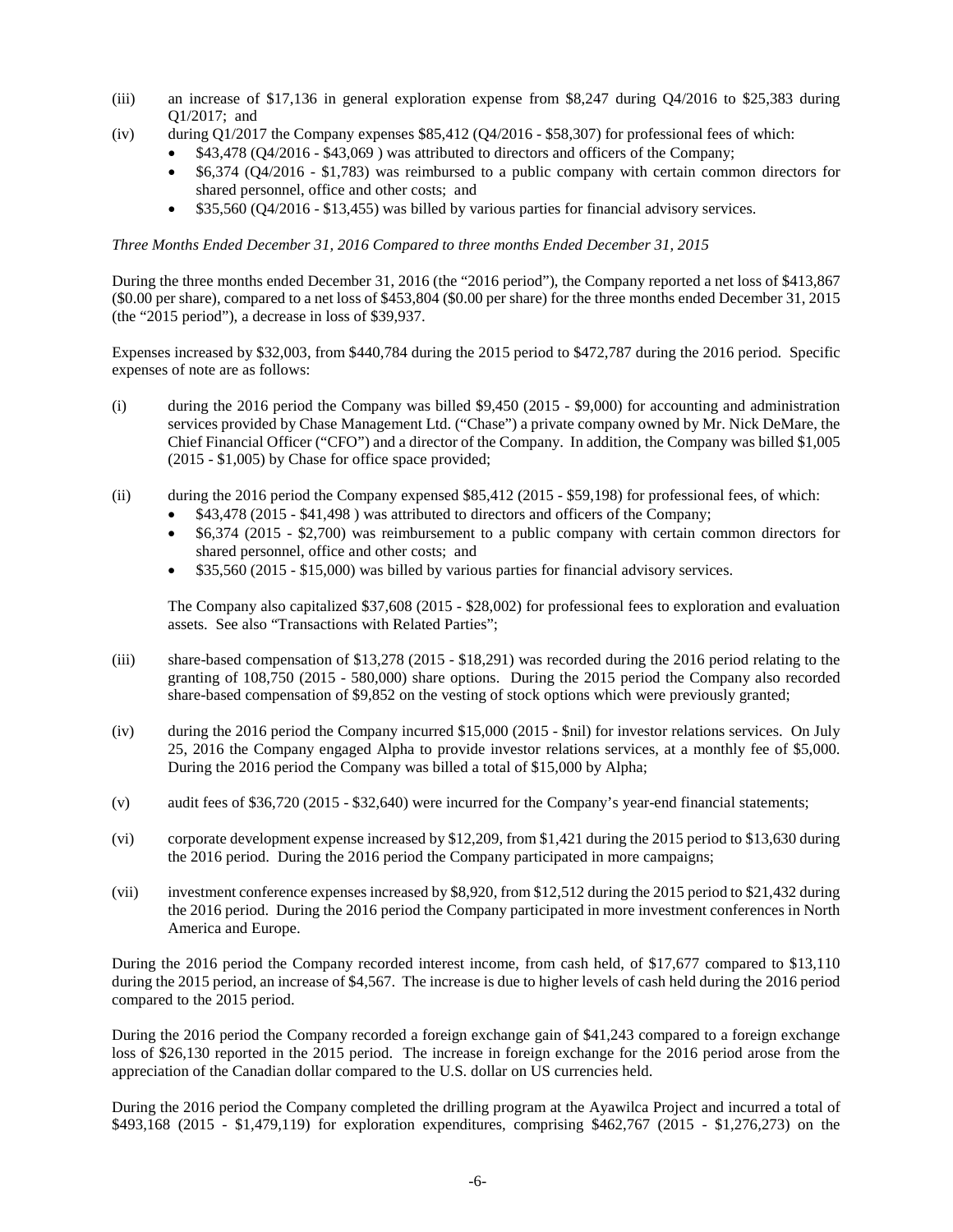Ayawilca Project, \$30,401 (2015 - \$52,110) on the Colquipucro Project, and \$33,533 (2015 - \$142,785) for other concessions and IVA tax in Peru.

During the three months ended December 31, 2016 the Company received a VAT recovery of \$373,150. As at December 31, 2016 the Company has recorded a VAT credit balance of \$1,597,985.

The carrying costs of the Company's exploration and evaluation assets are as follows:

|             |                             | As at December 31, 2016                        |              |                      | As at September 30, 2016                       |                    |
|-------------|-----------------------------|------------------------------------------------|--------------|----------------------|------------------------------------------------|--------------------|
|             | <b>Acquisition</b><br>Costs | <b>Deferred</b><br><b>Exploration</b><br>Costs | <b>Total</b> | Acquisition<br>Costs | <b>Deferred</b><br><b>Exploration</b><br>Costs | <b>Total</b><br>\$ |
| Colquipucro | 338,330                     | 7,458,395                                      | 7,796,725    | 338,330              | 7.427.994                                      | 7,766,324          |
| Ayawilca    | 310.088                     | 12,116,624                                     | 12,426,712   | 310.088              | 11,653,857                                     | 11,963,945         |
| Other       | 7,392                       | 1,847,733                                      | 1,855,125    | 7,392                | 2,187,350                                      | 2,194,742          |
|             | 655,810                     | 21.422.752                                     | 22,078,562   | 655.810              | 21.269.201                                     | 21.925.011         |

Exploration and evaluation activities incurred during the three months ended December 31, 2016 and fiscal 2015 are as follows:

|                                      | Colquipucro<br>\$        | Ayawilca<br>\$ | Other<br>\$ | <b>Total</b><br>\$ |
|--------------------------------------|--------------------------|----------------|-------------|--------------------|
| <b>Balance at September 30, 2015</b> | 7,673,029                | 9,025,503      | 2,099,426   | 18,797,958         |
| <b>Exploration costs</b>             |                          |                |             |                    |
| Assays                               |                          | 30,168         |             | 30,168             |
| Camp costs                           | 4,372                    | 234,497        |             | 238,869            |
| Community relations                  | 16,786                   | 471,587        |             | 488,373            |
| Consulting                           | 29,758                   | 29,758         |             | 59,516             |
| Depreciation                         | 177                      | 12,869         |             | 13,046             |
| Drilling                             |                          | 692,422        |             | 692,422            |
| Environmental                        | 6,672                    | 350,448        |             | 357,120            |
| <b>Exploration</b> site              | 5,806                    | 87,020         |             | 92,826             |
| Field equipment                      |                          | 9,373          |             | 9,373              |
| Fuel                                 | 8,660                    | 29,289         |             | 37,949             |
| Geological                           |                          | 264,054        |             | 264,054            |
| Geophysics                           | 3,547                    | 266,267        |             | 269,814            |
| Metallurgical test work              |                          | 5,425          |             | 5,425              |
| Salaries                             | 5,463                    | 218,617        |             | 224,080            |
| Software and database management     | 7,880                    | 7,880          |             | 15,760             |
| Transportation                       | 4,174                    | 42,940         |             | 47,114             |
| VAT incurred                         | $\overline{\phantom{a}}$ |                | 304,224     | 304,224            |
|                                      | 93,295                   | 2,752,614      | 304,224     | 3,150,133          |
| <b>Acquisition costs</b>             |                          |                |             |                    |
| Concession payments                  |                          | 185,828        |             | 185,828            |
| <b>Impairment</b>                    |                          |                | (208,908)   | (208,908)          |
| <b>Balance at September 30, 2016</b> | 7,766,324                | 11,963,945     | 2,194,742   | 21,925,011         |
| <b>Exploration costs</b>             |                          |                |             |                    |
| Camp costs                           | 985                      | 75,556         |             | 76,541             |
| Community relations                  | 18,664                   | 198,253        |             | 216,917            |
| Depreciation                         |                          | 548            |             | 548                |
| Drilling                             |                          | 4,611          |             | 4,611              |
| Environmental                        | 1,075                    | 69,288         |             | 70,363             |
| Geological                           | 9,677                    | 80,740         |             | 90,417             |
| Metallurgical test work              |                          | 33,771         |             | 33,771             |
| VAT incurred                         |                          |                | 33,533      | 33,533             |
| VAT recovered                        |                          |                | (373, 150)  | (373, 150)         |
|                                      | 30,401                   | 462,767        | (339, 617)  | 153,551            |
| <b>Balance at December 31, 2016</b>  | 7,796,725                | 12,426,712     | 1,855,125   | 22,078,562         |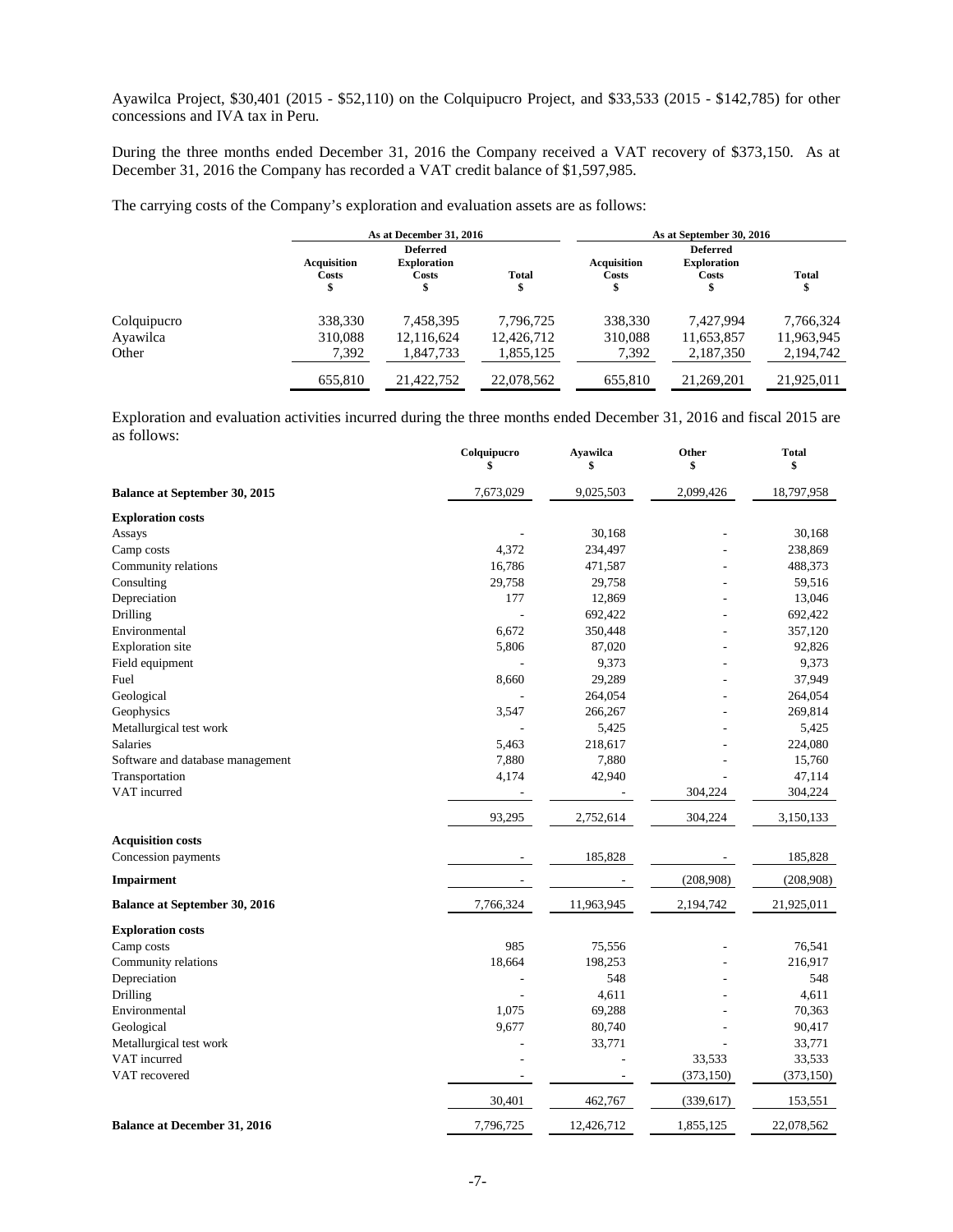## *Financings*

During the 2016 period the Company completed a private placement financing and issued a total of 55,000,000 common shares for gross proceeds of \$11,000,000. The Company plans to use the net proceeds from the financing to fund the 2017 drilling program at the Company's Ayawilca Project in Peru, as well as for other exploration expenditures, corporate purposes and general working capital.

During the 2015 period the Company did not completed any equity financings.

## **Financial Condition / Capital Resources**

The Company's ability to continue as a going concern is dependent upon the ability of the Company to obtain the necessary financing to develop properties and to establish future profitable production. To date the Company has not earned significant revenues and is considered to be in the exploration stage. The Company's operations are funded from equity financings which are dependent upon many external factors and may be difficult to impossible to secure or raise when required. As at December 31, 2016 the Company had working capital in the amount of \$11,580,424. Management considers that the Company has sufficient funds to maintain ongoing corporate overhead and field expenses, conduct a 10,000 metre drill program and metallurgical tests in 2017 and continue ongoing exploration activities on its existing mineral projects. Exploration activities may change as a result of ongoing results and recommendations or the Company may acquire additional properties which may entail significant exploration commitments. While the Company has been successful in securing financings in the past, there is material uncertainty it will be able to do so in the future.

## **Off-Balance Sheet Arrangements**

The Company has no off-balance sheet arrangements.

## **Proposed Transactions**

The Company has no proposed transactions.

# **Critical Accounting Estimates**

The preparation of financial statements in conformity with IFRS requires management to make estimates and assumptions that affect the reported amounts of assets and liabilities and disclosure of contingent assets and liabilities at the date of the financial statements, and the reported amounts of revenues and expenditures during the reporting period. Examples of significant estimates made by management include estimating the fair values of financial instruments, valuation allowances for deferred income tax assets and assumptions used for share-based compensation. Actual results may differ from those estimates.

A detailed summary of all the Company's significant accounting policies is included in Note 3 to the September 30, 2016 annual consolidated financial statements.

#### **Changes in Accounting Policies**

There are no changes in accounting policies.

#### **Transactions with Related Parties**

A number of key management personnel, or their related parties, hold positions in other entities that result in them having control or significant influence over the financial or operating policies of those entities. Certain of these entities transacted with the Company during the reporting period.

#### (a) *Transactions with Key Management Personnel*

During the 2016 and 2015 periods the Company the following amounts were incurred with respect to the Company's CEO (Dr. Carman), the Company's CFO (Mr. Nick DeMare) and the Company's VP Exploration (Mr. Alvaro Fernandez-Baca) as follows: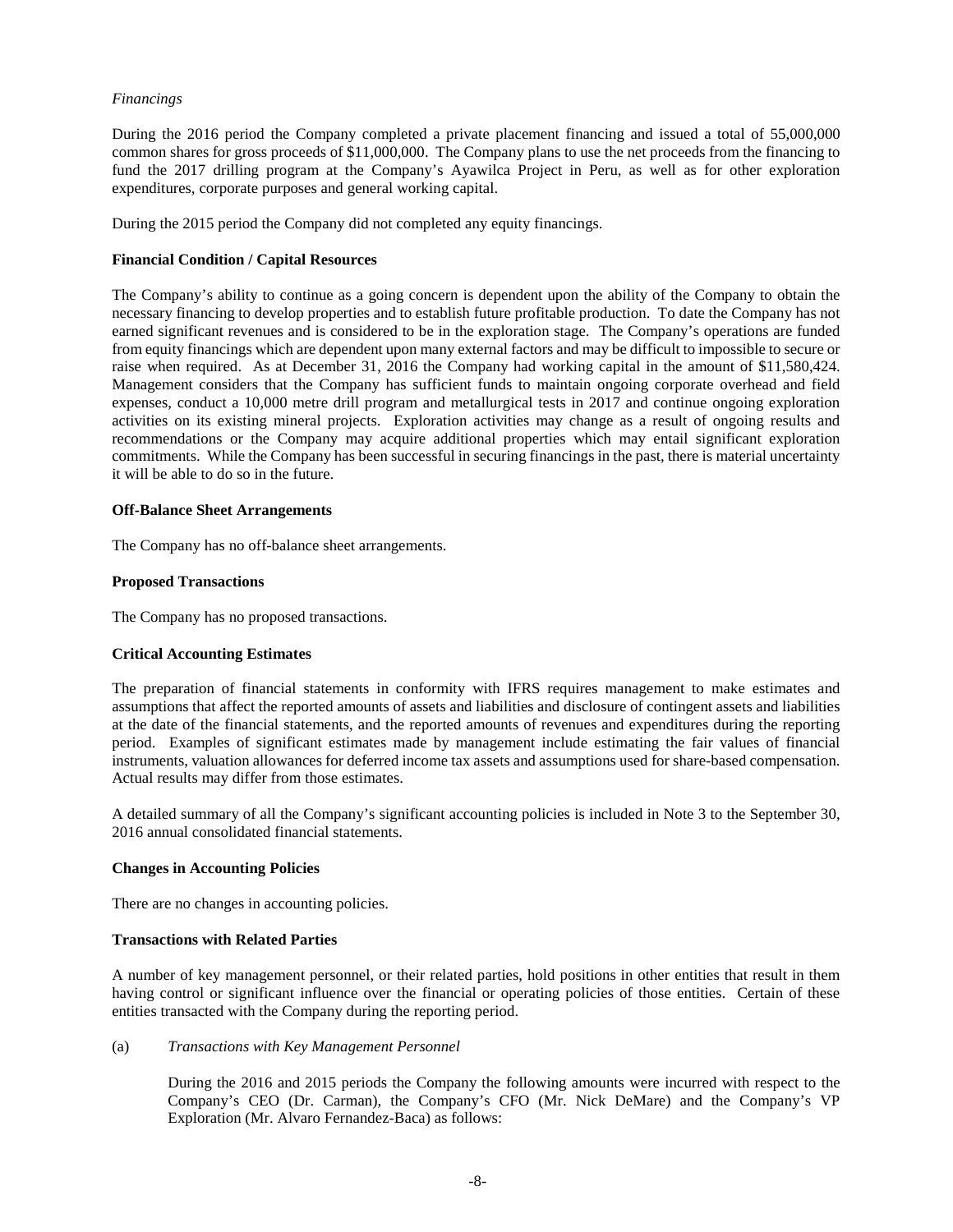|                                               | 2016<br>\$ | 2015<br>\$ |
|-----------------------------------------------|------------|------------|
| Management fees - Dr. Carman                  | 55,000     | 55,000     |
| Professional fees - Mr. DeMare                | 7,500      | 7,500      |
| Professional fees - Mr. Fernandez-Baca        | 61.586     | 50,000     |
| Share-based compensation - Dr. Carman         |            | 4,617      |
| Share-based compensation - Mr. Fernandez-Baca |            | 5,235      |
|                                               | 124,086    | 122.352    |

The Company has expensed \$55,000 (2015 - \$55,000) to management fees, \$31,478 (2015 - \$29,498) to professional fees and \$nil (2015 - \$9,852) for share-based compensation. In addition the Company capitalized \$37,608 (2015 - \$28,002) to exploration and evaluation assets.

#### (b) *Transactions with Other Related Parties*

(i) During the 2016 and 2015 periods the following amounts were incurred for professional services provided by non-management current and former directors of the Company (Messrs. David Henstridge, Mary Little and William Lee) and the Corporate Secretary (Ms. Mariana Bermudez):

|                                                       | 2016<br>\$ | 2015   |
|-------------------------------------------------------|------------|--------|
| Professional fees - Mr. Henstridge (current director) | 6.000      | 6,000  |
| Professional fees - Ms. Little (current director)     | 6.000      |        |
| Professional fees - Mr. Lee (former director)         | -          | 6,000  |
|                                                       | 12.000     | 12.000 |

As at December 31, 2016, \$14,000 (September 30, 2016 - \$8,000) remained unpaid.

- (ii) During the 2016 period the Company incurred a total of \$9,450 (2015 \$9,000) with Chase, a private corporation owned by Mr. DeMare, for accounting and administrative services provided by Chase personnel, excluding Mr. DeMare, and \$1,005 (2015 - \$1,005) for rent. As at December 31, 2016, \$9,420 (September 30, 2016 - \$6,170) remained unpaid.
- (c) The Company shared personnel, office and other costs with a public company Mawson Resources Limited ("Mawson"). Mr. DeMare and Mr. Henstridge are also directors of Mawson. During the 2016 period the Company incurred \$6,374 (2015 - \$2,700) for expenses. As at December 31, 2016, \$300 (September 30, 2016 - \$337) remained unpaid.

#### **Risks and Uncertainties**

The Company competes with other mining companies, some of which have greater financial resources and technical facilities, for the acquisition of mineral concessions, claims and other interests, as well as for the recruitment and retention of qualified employees.

The Company is in compliance with all material regulations applicable to its exploration activities. Existing and possible future environmental legislation, regulations and actions could cause additional expense, capital expenditures, restrictions and delays in the activities of the Company, the extent of which cannot be predicted. Before production can commence on any properties, the Company must obtain regulatory and environmental approvals. There is no assurance that such approvals can be obtained on a timely basis or at all. The cost of compliance with changes in governmental regulations has the potential to reduce the profitability of operations.

The Company's mineral properties are located in Peru and consequently the Company is subject to certain risks, including currency fluctuations and possible political or economic instability which may result in the impairment or loss of mining title or other mineral rights, and mineral exploration and mining activities may be affected in varying degrees by political stability and governmental regulations relating to the mining industry.